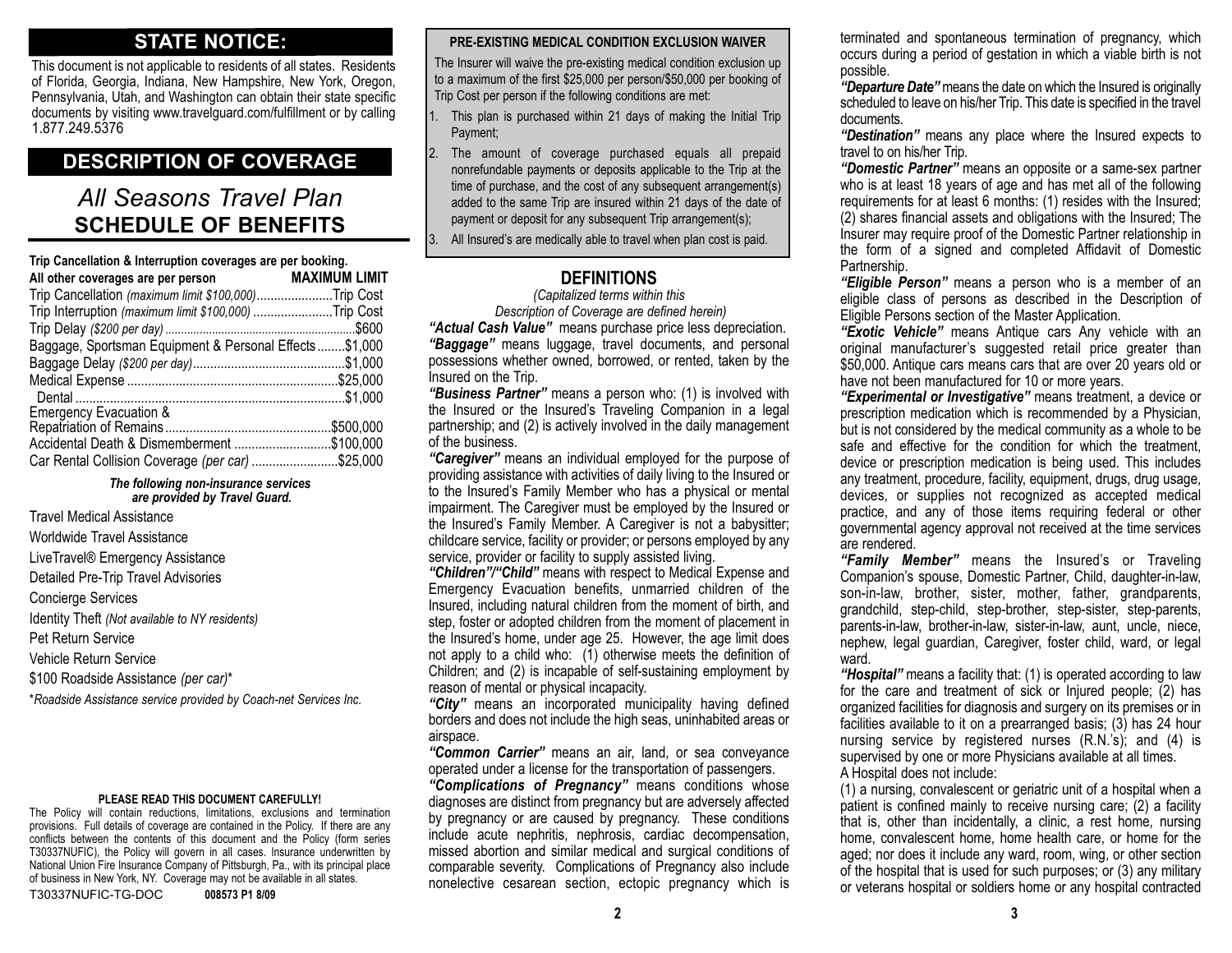for or operated by any national government or government agency for the treatment of members or ex-members or the armed forces.

*"Inaccessible"* means an Insured cannot reach his/her Destination by the original mode of transportation.

*"Inclement Weather"* means any severe weather condition other than a hurricane which delays the scheduled arrival or departure of a Common Carrier or prevents the Insured from reaching his/her Destination when traveling by an Owned or Rented Vehicle.

*"Initial Trip Payment"* means the first payment made to the Insured's Travel Supplier toward the cost of the Insured's Trip.

*"Injury/Injured"* means a bodily injury caused by an accident occurring while the Insured's coverage under the Policy is in force, and resulting directly and independently of all other causes of Loss covered by the Policy. The injury must be verified by a Physician.

*"Insured"* means an Eligible Person for whom: (a) any required enrollment form has been completed; (b) any required plan cost has been paid; (c) while covered under the Policy.

*"Insurer"* means National Union Fire Insurance Company of Pittsburgh, Pa.

*"Loss"* means Injury or damage sustained by the Insured as a consequence of one or more of the events against which the Insurer has undertaken to compensate the Insured.

*"Medically Necessary"* means that a treatment, service, or supply:

(1) is essential for diagnosis, treatment, or care of the Injury or Sickness for which it is prescribed or performed;

(2) meets generally accepted standards of medical practice;

- (3) is ordered by a Physician and performed under his or her care, supervision, or order; and
- (4) is not primarily for the convenience of the Insured, Physician, other providers, or any other person.

*"Mental, Nervous or Psychological Disorder"* means a mental or nervous health condition including, but not limited to: anxiety, depression, neurosis, phobia, psychosis; or any related physical manifestation.

*"Natural Disaster"* means a flood, hurricane, tornado, earthquake, fire, wildfire, volcanic eruption, or blizzard that is due to natural causes.

*"Necessary Personal Effects"* means items such as clothing and toiletry items, which were included in the Insured's Baggage and are required for the Insured's Trip.

*"Owned or Rented Vehicle"* means a self-propelled private passenger motor vehicle with four or more wheels which is of a type both designed and required to be licensed for use on the highways of any state or country that is rented or owned by the Insured. Owned or Rented Vehicle includes, but is not limited to, a sedan, station wagon, jeep-type vehicle pickup, van, camper or motor home type. Owned or Rented Vehicle does not include a mobile home or any motor vehicle which is used in mass or public transit.

*"Physician"* means a licensed practitioner of the healing arts including accredited Christian Science Practitioners, medical, surgical, or dental, services acting within the scope of his/her license. The treating Physician may not be the Insured, a Traveling Companion, a Family Member, or a Business Partner. *"Primary Residence"* means a person's fixed, permanent and principal home for legal and tax purposes.

*"Reasonable Additional Expenses"* means expenses for meals and lodging which were necessarily incurred as the result of a Trip Delay and which are not provided by the Common Carrier or any other party free of charge.

*"Reasonable and Customary Charges"* means an expense which:

- (1) is charged for treatment, supplies, or medical services Medically Necessary to treat the Insured's condition;
- (2) does not exceed the usual level of charges for similar treatment, supplies or medical services in the locality where the expense is incurred; and
- (3) does not include charges that would not have been made if no insurance existed. In no event will the Reasonable and Customary Charges exceed the actual amount charged.

*"Return Date"* means the date on which the Insured is scheduled to return to the point where the Trip started or to a different specified Return Destination. This date is specified in the travel documents.

*"Return Destination"* means the place to which the Insured expects to return from his/her Trip.

*"Schedule"* means the Schedule of Benefits.

*"Service Animal"* means any guide dog, signal dog, or other animal individually trained to work or perform tasks for the benefit of an individual with a disability, including, but not limited to, guiding persons with impaired vision, alerting persons with impaired hearing to intruders or sounds, providing animal protection or rescue work, pulling a wheelchair, or fetching dropped items.

*"Sickness"* means an illness or disease diagnosed or treated by a Physician.

*"Strike"* means a stoppage of work:

(1) announced, organized, and sanctioned by a labor union and

(2) which interferes with the normal departure and arrival of a Common Carrier.

This includes work slowdowns and sickouts. The Insured's Trip cancellation coverage must be effective prior to when the Strike is foreseeable. A Strike is foreseeable on the date labor union members vote to approve a Strike.

*"Terrorist Incident"* means an act of violence, other than civil disorder or riot (that is not an act of war, declared or undeclared) that results in Loss of life or major damage to property, by any person acting on behalf of or in connection with any organization which is generally recognized as having the intent to overthrow or influence the control of any government.

*"Transportation"* means any land, sea or air conveyance required to transport the Insured during an Emergency Evacuation. Transportation includes, but is not limited to, air ambulances, land ambulances and private motor vehicles.

*"Travel Supplier"* means the tour operator, rental company, cruise line, and/or airline that provides pre-paid travel arrangements for the Insured's Trip.

*"Traveling Companion"* means a person or persons with whom the Insured has coordinated travel arrangements and intends to travel with during the Trip. A group or tour leader is not considered a Traveling Companion, unless the Insured is sharing room accommodations with the group or tour leader.

*"Trip"* means a period of travel away from home to a Destination outside the Insured's City of residence; the purpose of the Trip is business or pleasure and is not to obtain health care or treatment of any kind; the Trip has defined Departure and Return dates specified when the Insured applies; the Trip does not exceed 180 days; travel is primarily by Common Carrier and only incidentally by private conveyance.

*"Trip Cost"* means the dollar amount of Trip payments or deposits reflected on any required enrollment form which are subject to cancellation penalties or restrictions paid by the Insured prior to the Insured's Trip Departure Date. Trip Cost will also include the cost of any subsequent pre-paid payments or deposits paid by the Insured for the same Trip, after enrollment for coverage under this plan provided the Insured amends their enrollment form to add such subsequent payments or deposits and pays any required additional plan cost prior to the Insured's Departure Date.

*"Unforeseen"* means not anticipated or expected and occurring after the effective date of the coverage.

*"Uninhabitable"* means (1) the building structure itself is unstable and there is a risk of collapse in whole or in part; (2) there is exterior or structural damage allowing elemental intrusion, such as rain, wind, hail or flood; (3) immediate safety hazards have yet to be cleared, such as debris on roofs or downed electrical lines; or (4) the rental property is without electricity or water.

# **ELIGIBILITY, EFFECTIVE & TERMINATION DATES**

### *Eligibility*

Travelers who enroll, accept and purchase coverage through the Travel Supplier no later than 30 days prior to arrival or by final Trip payment.

*Effective Date:* After any required Enrollment Form is completed, Trip Cancellation coverage will be effective for an Insured at 12:01 a.m. Standard Time on the date following receipt by the Insurer or the Insurer's authorized representative of any required plan cost.

All other coverages will begin on the later of:

- (a) 12:01 a.m. Standard Time on the scheduled Departure Date shown on the travel documents or
- (b) the date and time the Insured starts his/her Trip, provided any required plan cost has been paid.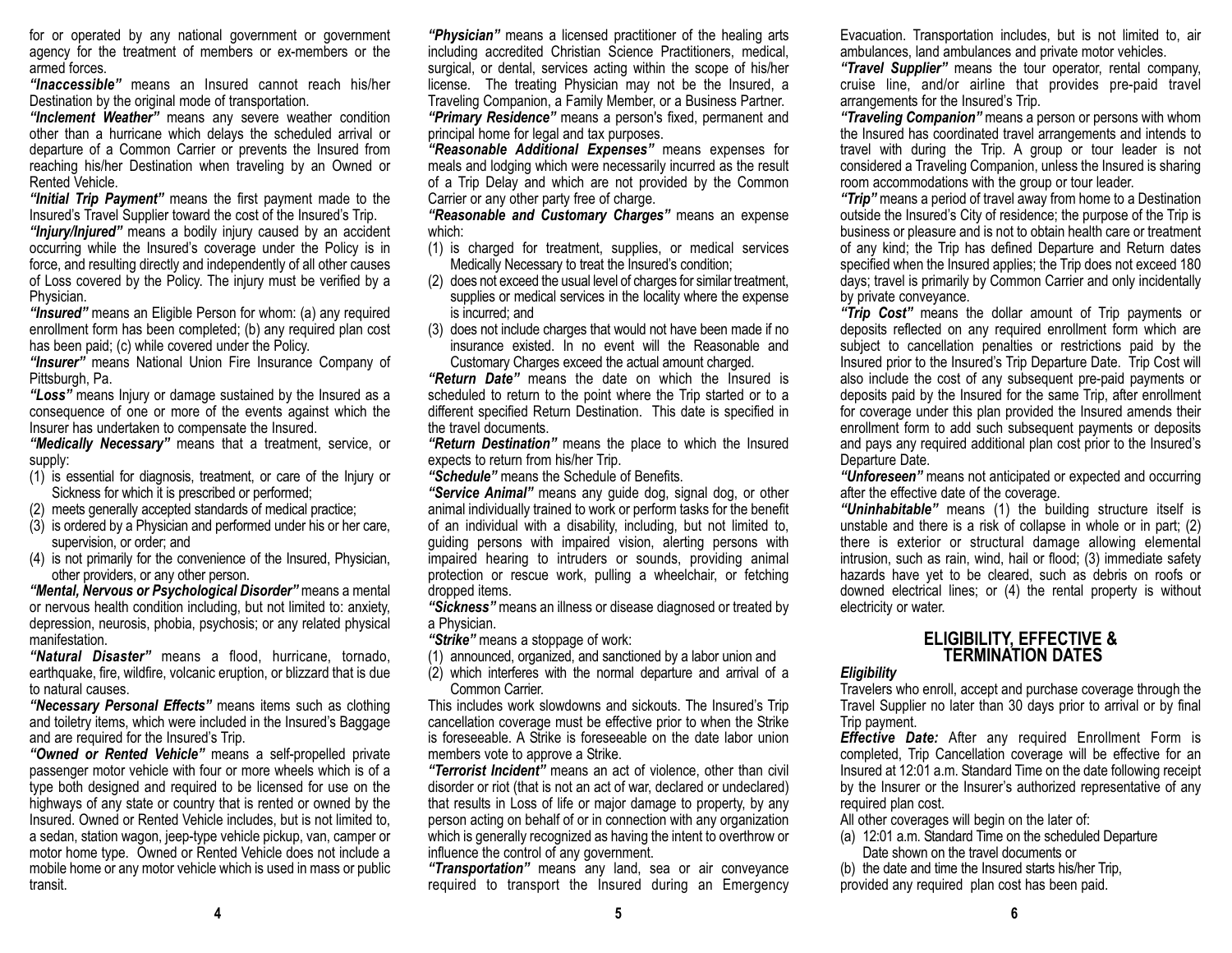*Termination Date:* All coverage, other than Trip Cancellation, ends on the earlier of:

- (a) the date the Trip is completed;
- (b) the scheduled Return Date;
- (c) the Insured's arrival at the Return Destination on a round Trip, or the Destination on a one-way Trip.

*The Trip Cancellation coverage ends on the earliest of:* 

(a) the cancellation of the Insured's Trip; or (b) the date and time the Insured starts on his/her Trip.

### *Extension of Coverage:*

- All coverage (except Trip Cancellation) will be extended, if:
- (a) the Insured's entire Trip is covered by the plan; and
- (b) the Insured's return is delayed by one of the Unforeseen reasons specified under Trip Cancellation and Interruption or Trip Delay.

#### *This extension of coverage will end on the earlier of:*

(a) the date the Insured reaches his/her Return Destination; or

(b) 7 days after the date the Trip was scheduled to be completed. *Baggage Continuation of Coverage:* If an Insured's Baggage, passports, and visas are in the charge of a charter or Common Carrier and delivery is delayed, coverage for Baggage and Personal Effects and travel documents will be extended until the Common Carrier delivers the property to the Insured. This Extension does not include Loss caused by the delay.

### **GENERAL EXCLUSIONS**

This plan does not cover any loss caused by or resulting from:

- (a) intentionally self-inflicted Injury, suicide, or attempted suicide of the Insured, Family Member, Traveling Companion or Business Partner while sane or insane;
- (b) pregnancy, childbirth, or elective abortion, other than Complications of Pregnancy;
- (c) participation in professional athletic events, motor sport, or motor racing, including training or practice for the same;
- (d) mountaineering where ropes or guides are normally used. The ascent or descent of a mountain requiring the use of specialized equipment, including but not limited to pick-axes, anchors, bolts, crampons, carabineers, and lead or top-rope anchoring equipment;
- (e) war or act of war, whether declared or not, civil disorder, riot, or insurrection;
- (f) operating or learning to operate any aircraft, as student, pilot, or crew;
- (g) air travel on any air-supported device, other than a regularly scheduled airline or air charter company;
- (h) loss or damage caused by detention, confiscation, or destruction by customs;
- (i) any unlawful acts, committed by the Insured, a Family Member, or a Traveling Companion, or Business Partner whether insured or not;
- Mental, Nervous or Psychological Disorder;
- (k) if the Insured's tickets do not contain specific travel dates (open tickets);
- (l) use of drugs, narcotics, or alcohol, unless administered upon the advice of a Physician;
- (m) any failure of a provider of travel related services (including any Travel Supplier) to provide the bargained-for travel services or to refund money due the Insured;
- (n) Experimental or Investigative treatment or procedures;
- (o) any loss that occurs at a time when this coverage is not in effect;
- (p) traveling for the purpose of securing medical treatment;
- (q) care or treatment which is not Medically Necessary;
- (r) any Trip taken outside the advice of a Physician;
- (s) financial default;
- (t) PRE-EXISTING MEDICAL CONDITION EXCLUSION: The Insurer will not pay for any Loss or expense incurred as the result of an Injury, Sickness or other condition of an Insured, Traveling Companion, Business Partner, or Family Member which, within the 60 day period immediately preceding and including the Insured's coverage effective date: (a) first manifested itself, worsened or became acute or had symptoms which would have prompted a reasonable person to seek diagnosis, care or treatment; (b) for which care or treatment was given or recommended by a Physician; (c) required taking prescription drugs or medicines, unless the condition for which the drugs or medicines are taken remains controlled without any change in the required prescription drugs or medicines.

#### *The following exclusions apply to Baggage/Personal Effects Loss:*

Benefits will not be provided for any loss or damage to or resulting (in whole or in part) from:

- (a) animals, rodents, insects or vermin;
- (b) motor vehicles, aircraft, boats, boat motors, ATV's and other conveyances;
- (c) artificial prosthetic devices, false teeth, any type of eyeglasses, sunglasses, contact lenses, or hearing aids;
- (d) tickets, keys, notes, securities, accounts, bills, currency, deeds, food stamps or other evidences of debt, and other travel documents (except passports and visas);
- (e) money, stamps, stocks and bonds, postal or money orders;
- (f) property shipped as freight, or shipped prior to the Departure Date:
- (g) contraband, illegal transportation or trade;
- (h) items seized by any government, government official or customs official;
- defective materials or craftsmanship;
- (j) normal wear and tear;
- (k) deterioration.

#### *The following limitations and exclusions apply to Car Rental Collision Coverage:*

Coverage is not provided (in whole or in part) for any loss due to:

(a) any Loss which occurs if the Insured or his/her Traveling Companion violates the rental agreement;

- (b) rentals of trucks, (not including jeeps or SUV's) campers, trailers, off road vehicles, motor bikes, motorcycles, recreational vehicles, or Exotic Vehicles;
- (c) any obligation the Insured or his or her Traveling Companion assumes under any agreement except insurance collision deductible;
- (d) failure to report the Loss to the proper local authorities and the rental car company;
- (e) damage to any other vehicle, structure, or person as a result of a covered Loss;
- (f) participation in contests of speed, motor sport or motor racing including training or practice for the same;
- (g) driving under the influence of alcohol;
- (h) being under the influence of drugs or intoxicants, unless prescribed by a Physician;
- (i) war or act of war, whether declared or not, civil commotion, insurrection or riot;
- (j) Injury sustained while committing or attempting to commit a crime;
- (k) trucks that are over 18 feet long;
- (l) Glass damage;
- (m) Overhead damage;
- (n) Tire damage.

### *The following exclusions apply to Trip Cancellation and Trip Interruption:*

Benefits will not be provided for any loss resulting (in whole or in part) from:

- (a) travel arrangements canceled by an airline, cruise line, or tour operator, except as provided elsewhere in the plan;
- (b) changes by the Insured, a Family Member, or Traveling Companion, for any reason;
- (c) financial circumstances of the Insured, a Family Member, or a Traveling Companion;
- (d) any government regulation or prohibition;
- (e) any business or contractual obligations of the Insured, a Family Member, or Traveling Companion, for any reason;
- (f) an event which occurs prior to the Insured's coverage Effective Date:
- (g) failure of any tour operator, Common Carrier, person or agency to provide the bargained-for travel arrangements.

#### *The following exclusions apply to the Medical Expense Benefit:*

Benefits will not be provided for any loss resulting (in whole or in part) from:

- (a) routine physical examinations;
- (b) mental health care;
- (c) replacement of hearing aids, eye glasses, contact lenses, sunglasses, artificial teeth, and prosthetics;
- (d) routine dental care;
- (e) any service provided by the Insured, a Family Member, or Traveling Companion or Traveling Companion of Family Member;
- (f) alcohol or substance abuse or treatment for the same.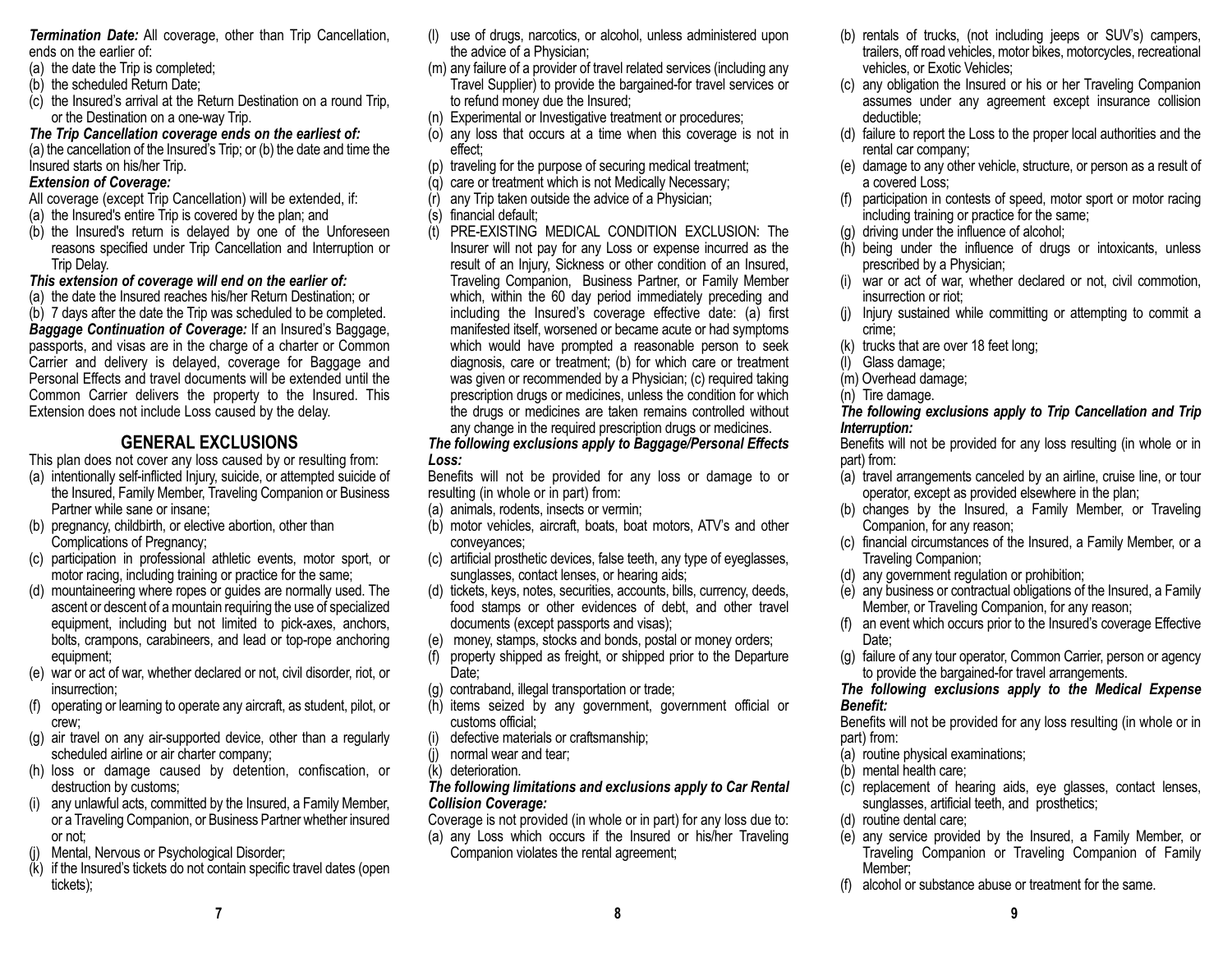#### *The following exclusion applies to Accidental Death and Dismemberment:*

(a) the Insurer will not pay for loss caused by or resulting from Sickness or disease of any kind.

### **TRIP CANCELLATION & INTERRUPTION**

The Insurer will pay a benefit, up to the Maximum Limit shown on the Schedule, if an Insured cancels his/her Trip or is unable to continue on his/her Trip due to the following Unforeseen events: (a) Sickness, Injury or death of an Insured, Family Member,

- Traveling Companion, Service Animal or Business Partner.
- 1) Injury or Sickness of an Insured, Traveling Companion or Family Member traveling with the Insured or Service Animal must be so disabling as to reasonably cause a Trip to be cancelled or interrupted, or which results in medically imposed restrictions as certified by a Physician at the time of Loss preventing your continued participation in the Trip.
- 2) If the Insured must cancel or interrupt his/her Trip due to Injury or Sickness of a Family Member not traveling with the Insured.
- 3) Injury or Sickness of the Business Partner must be so disabling as to reasonably cause the Insured to cancel or interrupt the Trip to assume daily management of the business. Such disability must be certified by a Physician.
- (b) Inclement Weather causing delay or cancellation of travel;
- (c) a named hurricane causing cancellation of travel to the Insured's Destination that is Inaccessible or Uninhabitable The Insurer will only pay benefits for losses occurring within 30 calendar days after the named hurricane makes the Insured's Destination Inaccessible or Uninhabitable. Benefits are not payable if a hurricane is named on or before the effective date of the Insured's Trip Cancellation coverage;
- (d) the Insured's Primary Residence being made Uninhabitable by Natural Disaster, vandalism, or burglary;
- (e) the Insured's Destination being made Uninhabitable by a flood, tornado, earthquake, fire, wildfire, volcanic eruption, or blizzard that is due to natural causes, vandalism, or burglary;
- (f) the Insured, or a Traveling Companion being subpoenaed, required to serve on a jury, hijacked, or quarantined;
- (g) the Insured and/or Traveling Companion is directly involved in or delayed due to an automobile accident, while en route to the Insured's Destination;
- (h) a Terrorist Incident in a City listed on the Insured's itinerary within 30 days of the Insured's scheduled arrival;
- (i) Strike resulting in complete cessation of travel services at the point of departure or Destination;
- the Insured or Traveling Companion is involuntarily terminated or laid off through no fault of his or her own which occurs more than 14 days after an Insured's effective date of coverage, provided that he or she has been an active employee for the same employer for at least 1 year. Termination must occur following the effective date of coverage. This provision is not

applicable to temporary employment, independent contractors or self-employed persons;

- (k) Insured or Traveling Companion is called to active military service or military leave is revoked;
- (l) the Insured has an employer-initiated transfer within the same organization of 250 or more miles after the Insured's effective date of coverage which requires the Insured's Primary Residence to be relocated;
- (m) mechanical/equipment failure of a Common Carrier that occurs on a scheduled Trip and causes complete cessation of the Insured's travel;
- (n) The primary or secondary school where the Insured or Traveling Companion is a student must extend its operating session beyond its regular schedule, which causes the extension of the originally scheduled school year beyond the originally scheduled end date and the Departure Date falls within that period of time;
- (o) a theft of passports or visas specifically required for the Insured's Trip substantiated by a police report.

#### **SPECIAL NOTIFICATION OF CLAIM**

The Insured must notify Travel Guard as soon as reasonably possible in the event of a Trip Cancellation or Interruption claim. If the Insured is unable to provide cancellation notice within the required timeframe, the Insured must provide proof of the circumstance that prevented timely notification.

*Trip Cancellation Benefits:* The Insurer will reimburse the Insured for forfeited Trip Cost up to the Maximum Limit shown on the Schedule for Trips that are canceled prior to the scheduled departure for their Trip due to the Unforeseen events shown above.

*Trip Interruption Benefits:* The Insurer will reimburse the Insured up to the Maximum Limit shown on the Schedule for Trips that are interrupted due to the Unforeseen events shown above: (a) forfeited, insured Trip Cost, and

- (b) additional transportation expenses incurred by the Insured, either
	- (i) to the Return Destination; or
	- (ii) from the place that the Insured left the Trip to the place that the Insured may rejoin the Trip; or
- (c) additional transportation expenses incurred by the Insured to reach the original Trip Destination if the Insured is delayed, and leaves after the Departure Date.

However, the benefit payable under (b) and (c) above will not exceed the cost of economy airfare or the same class as the Insured's original ticket less any refunds paid or payable by the most direct route.

#### **SINGLE OCCUPANCY**

The Insurer will reimburse the Insured, up to the Trip Cancellation and Interruption Maximum Limit shown on the Schedule, for the additional cost incurred during the Trip as a result of a change in the per person occupancy rate for prepaid, non-refundable travel arrangements if a person booked to share accommodations with the Insured has his/her Trip interrupted due to the Unforeseen events shown in the Trip Interruption section and the Insured does not cancel.

### **TRIP DELAY**

The Insurer will reimburse the Insured up to the Maximum Limit(s) shown on the Schedule for Reasonable Additional Expenses until travel becomes possible if the Insured's Trip is delayed 12 or more consecutive hours from reaching their intended Destination as a result of a cancellation or delay of a regularly scheduled airline flight for one of the Unforeseen events listed below:

- (a) the Insured or Traveling Companion is quarantined;
- (b) Common Carrier delay;
- (c) the Insured's or Traveling Companion's lost or stolen passports, travel documents, or money;
- (d) Natural Disaster;
- (e) Injury or Sickness of the Insured or Traveling Companion; or
- (f) the Insured being involved in or delayed due to a traffic accident while en route to a departure as substantiated by a police report.

Incurred expenses must be accompanied by receipts.

This benefit is payable for only one delay per Insured, per Trip.

If the Insured incurs more than one delay in the same Trip the Insurer will pay for the delay with the largest benefit up to the Maximum Limits shown on the Schedule.

*The Insured Must:* Contact Travel Guard as soon as he/she knows his/her Trip is going to be delayed more than 12 hours.

## **BAGGAGE, SPORTSMAN EQUIPMENT & PERSONAL EFFECTS LOSS**

The Insurer will reimburse the Insured, up to the Maximum Limit shown in the Schedule subject to the special limitations shown below, for Loss, theft or damage to the Insured's Baggage, personal effects, passports, travel documents, credit cards and visas during the Insured's Trip.

#### *Special Limitations:*

•

The Insurer will not pay more than:

- \$500 for the first item and
- thereafter, no more than \$250 per each additional item
- \$500 aggregate on all Losses to: jewelry, watches, furs, cameras and camera equipment, camcorders, computers, and other electronic devices, including but not limited to: portable personal computers, cellular phones, electronic organizers and portable CD players.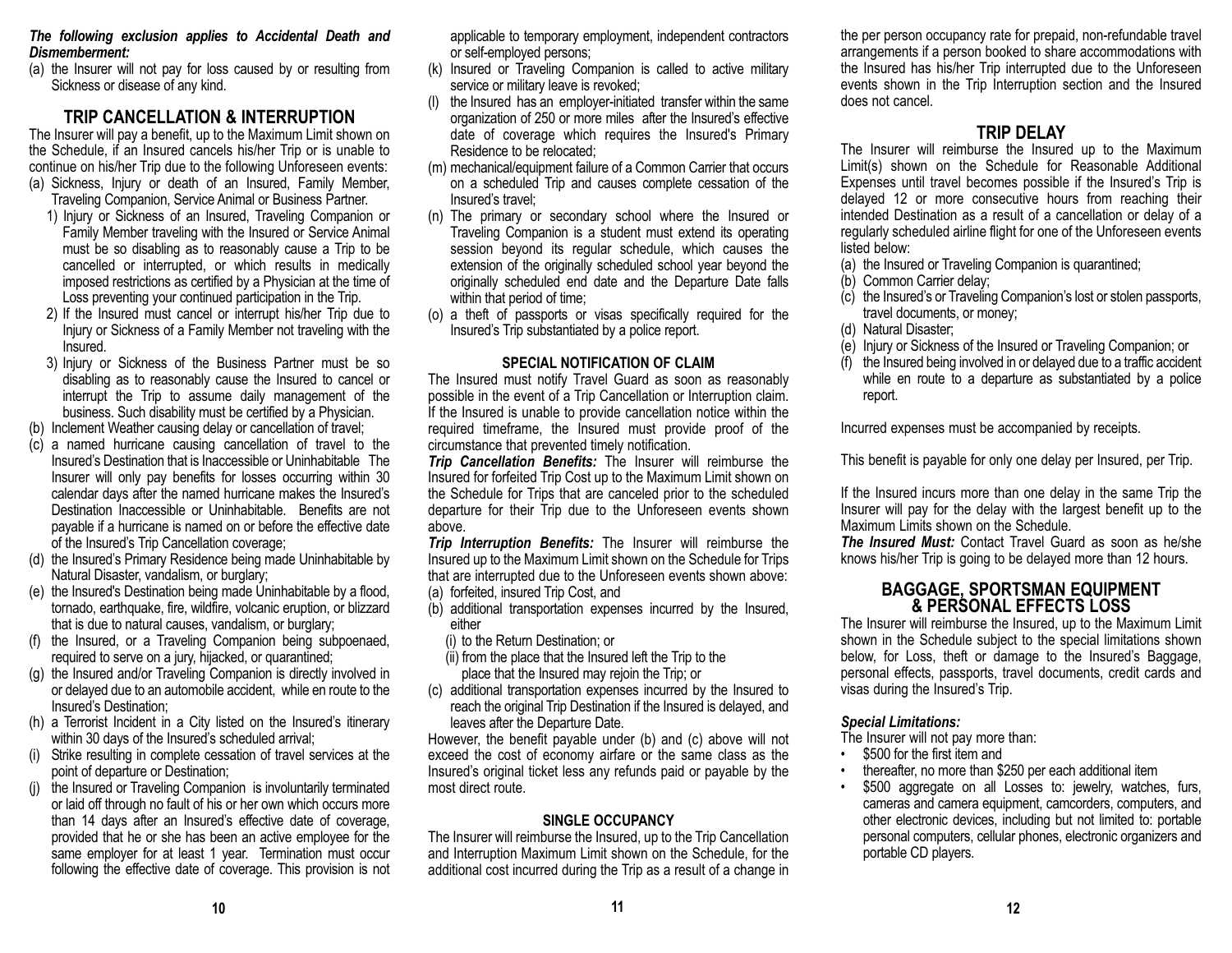Items over \$150 must be accompanied by original receipts.

The Insurer will pay the lesser of:

- (1) the cash value (original cash value less depreciation) as determined by the Insurer or,
- (2) the cost of replacement.

The Insurer may take all or part of the damaged Baggage at the appraised or agreed value. In the event of a Loss to a pair or set of items, the Insurer may at its option:

- (1) repair or replace any part to restore the pair or set to its value before the Loss; or
- (2) pay the difference between the value of the property before and after the Loss.

The Insurer will only pay for Loss due to unauthorized use of the Insured's credit cards if the Insured has complied with all requirements imposed by the issuing credit card companies.

### **BAGGAGE DELAY**

If the Insured's Baggage is delayed or misdirected by the Common Carrier for more than 12 hours while on a Trip, the Insurer will reimburse the Insured up to the Maximum Limit shown on the Schedule for the purchase of Necessary Personal Effects. Incurred expenses must be accompanied by receipts. This benefit does not apply if Baggage is delayed after the Insured has reached his/her Return Destination.

### **MEDICAL EXPENSE BENEFIT**

The Insurer will reimburse the Insured up to the Maximum Limit(s) shown on the Schedule. If, while on a Trip, an Insured suffers an Injury or a Sickness that requires him or her to be treated by a Physician during the course of the Trip. The Sickness or Injury must first manifest itself during the course of the Trip, the Insurer will pay the Reasonable and Customary Charges incurred for Medically Necessary Covered Expenses received due to that Injury or Sickness only during the Insured's Trip. The Injury must occur or Sickness must begin while the Insured is covered by the plan.

### *Covered Expenses:*

### The Insurer will pay for:

- •services of a Physician or Registered Nurse (R.N.);
- •Hospital charges;
- •X-ray(s);
- •local ambulance services to or from a Hospital;
- • artificial limbs, artificial eyes, artificial teeth, or other prosthetic devices;
- • the cost of emergency dental treatment only during a Trip limited to a Maximum Limit shown in the Schedule. Coverage for emergency dental treatment does not apply if treatment or expenses are incurred after the Insured has reached his/her Return Destination, regardless of the reason. The treatment must be given by a Physician or dentist.

*Advance Payment:* If an Insured requires admission to a Hospital, Travel Guard will arrange advance payment, if required. Hospital confinement must be certified as Medically Necessary by the attending Physician.

### **EMERGENCY EVACUATION & REPATRIATION OF REMAINS**

The Insurer will pay for Covered Emergency Evacuation Expenses incurred if an Insured suffers an Injury or Sickness while he or she is on a Trip that warrants his or her Emergency Evacuation. Benefits payable are subject to the Maximum Limit shown on the Schedule for all Emergency Evacuations due to all Injuries from the same accident or all Sicknesses from the same or related causes.

*Covered Emergency Evacuation Expenses* are the Reasonable and Customary Charges for necessary Transportation, related medical services and medical supplies incurred in connection with the Emergency Evacuation of the Insured. All Transportation arrangements made for evacuating the Insured must be by the most direct and economical route possible. Expenses for Transportation must be:

- (a) ordered by the attending Physician who must certify that the severity of the Insured's Injury or Sickness warrants his or her Emergency Evacuation and adequate medical treatment is not locally available;
- (b) required by the standard regulations of the conveyance transporting the Insured; and
- (c) authorized in advance by Travel Guard. In the event the Insured's Injury or Sickness prevents prior authorization of the Emergency Evacuation, Travel Guard (1.877.249.5376 or collect 1.715.295.5452) must be notified as soon as reasonably possible.

*Special Limitation:* In the event Travel Guard could not be contacted to arrange for emergency Transportation, benefits are limited to the amount the Insurer would have paid had the Insurer or their authorized representative been contacted.

The Insurer will also pay a benefit for Reasonable and Customary Charges incurred for an escort's transportation and accommodations if an attending Physician recommends in writing that an escort accompany the Insured.

#### *Emergency Evacuation means:*

- (a) the Insured's medical condition warrants immediate Transportation from the place where the Insured is injured or sick to the nearest adequate licensed medical facility;
- (b) after being treated at a local licensed medical facility, the Insured's medical condition warrants transportation to the Insured's home, or adequate licensed medical facility nearest the Insured's home to obtain further medical treatment or to recover; or
- (c) both (a) and (b) above.

#### **LIMITATIONS:**

- 1) Benefits are only available under Emergency Evacuation if they are not provided under another coverage in the plan.
- 2) The Maximum Limit payable for both Emergency Evacuation and Repatriation of Remains is shown in the Schedule.

#### **ADDITIONAL BENEFIT**

In addition to the above covered expenses, if the Insurer has previously evacuated an Insured to a medical facility, the Insurer will pay his/her airfare costs from that facility to the Insured's Return Destination, within one year from the Insured's original Return Date, less refunds from the Insured's unused transportation tickets. Airfare costs will be economy, or same class as the Insured's original tickets.

#### **REPATRIATION OF REMAINS**

The Insurer will pay Repatriation Covered Expenses up to the Maximum Limit shown on the Schedule to return the Insured's body to city of burial if he/she dies during the Trip.

*Repatriation Covered Expenses* include, but are not limited to, the reasonable and customary expenses for transportation, according to airline tariffs, of the remains by the most direct and economical conveyance and route possible.

Travel Guard must make all arrangements and authorize all expenses in advance for this benefit to be payable.

*Special Limitation:* In the event the Insurer or the Insurer's authorized representative could not be contacted to arrange for Repatriation Covered Expenses, benefits are limited to the amount the Insurer would have paid had the Insurer or their authorized representation been contacted.

### **ACCIDENTAL DEATH & DISMEMBERMENT**

If, while on a Trip, Injury to an Insured results within 180 days of the date of the accident which caused Injury, in one of the losses shown in the Table of Losses below, other than while riding as a passenger in or boarding or alighting from or struck or run down by a certified passenger aircraft provided by a regularly scheduled airline or charter and operated by a properly certified pilot, the Insurer will pay the percentage shown below of the Maximum Limit shown in the Schedule. The accident must occur while the Insured is on the Trip and is covered under the Policy. If more than one Loss is sustained by an Insured as a result of the same accident, only one amount, the largest applicable to the Losses incurred, will be paid. The Insurer will not pay more than 100% of the Maximum Limit for all Losses due to the same accident.

#### **Table of Losses**

| Loss of | % of Maximum Limit |  |
|---------|--------------------|--|
|         |                    |  |
|         |                    |  |
|         |                    |  |
|         |                    |  |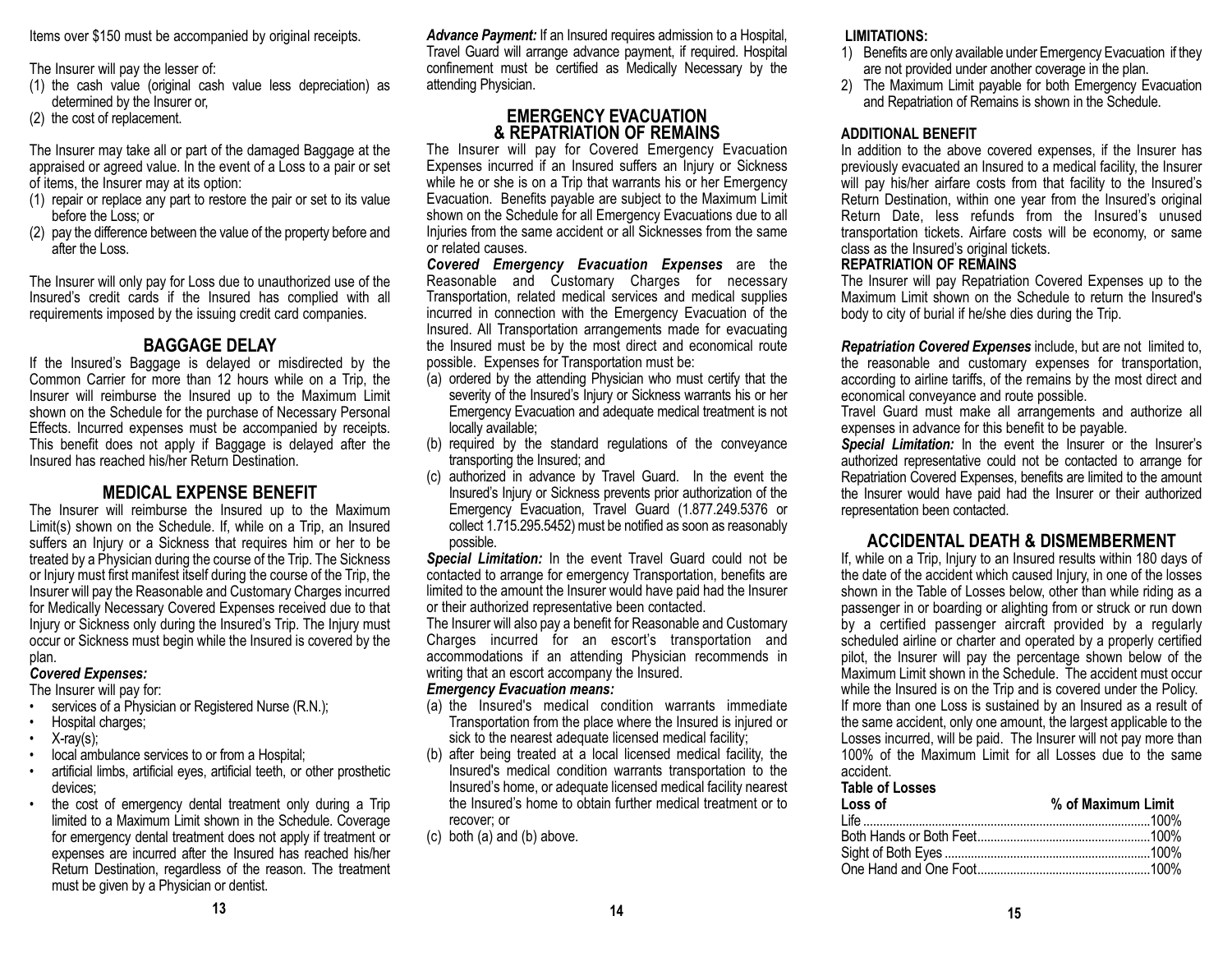*"Loss"* with regard to:

- (a) hand or foot means actual severance through or above the wrist or ankle joints:
- (b) eye means entire and irrecoverable Loss of sight in that eye. **EXPOSURE**

The Insurer will pay a benefit for covered losses as specified above which result from an Insured being unavoidably exposed to the elements due to an accidental Injury during the Trip. The Loss must occur within 180 days after the event which caused the exposure.

#### **DISAPPEARANCE**

The Insurer will pay a benefit for loss of life as specified above if the Insured's body cannot be located one year after disappearance due to an accidental Injury during the Trip.

### **CAR RENTAL COLLISION COVERAGE**

If an Insured's rented car is damaged while on a Trip due to collision, vandalism, windstorm, fire, hail or flood, while in his/her possession, the Insurer will pay the lesser of:

- (a) the cost of repairs and rental charges imposed by the rental company while the car is being repaired; or
- (b) the Actual Cash Value of the car.

The Insurer will pay this benefit up to the Maximum Limit shown on the Schedule.

Coverage is provided to the Insured and Traveling Companion, providing the Insured and Traveling Companion are licensed drivers, and are listed on the rental agreement.

Coverage does not apply in countries or states where the sale of this insurance is prohibited by law.

This coverage is Primary to other forms of insurance or indemnity.

### **PAYMENT OF CLAIMS**

*Claim Procedures: Notice of Claim:* The Insured must call Travel Guard as soon as reasonably possible, and be prepared to describe the Loss, the name of the company that arranged the Trip (i.e., tour operator, cruise line, or charter operator), the Trip dates, and the amount that the Insured paid. Travel Guard will fill in the claim form and forward it to the Insured for his or her review and signature. The completed form should be returned to Travel Guard, PO Box 47, Stevens Point, Wisconsin 54481 (telephone 1.877.249.5376). All claims of California residents will be administered by Mercury Claims Administrator Services, LLC. All accident, health, and life claims will be administered by Mercury Claims & Assistance of WI, LLC, in those states where it is licensed.

*Claim Procedures: Proof of Loss:* The claim forms must be sent back to Insurer no more than 90 days after a covered Loss occurs or ends, or as soon after that as is reasonably possible. All claims under the policy must be submitted to Travel Guard no later than one year after the date of Loss or insured occurrence or as soon as reasonably possible. If Insurer has not provided claim forms within 15 days after the notice of claim, other proofs of Loss should be sent to Travel Guard by the date claim forms would be due. The proof of Loss should include written proof of the occurrence, type and amount of Loss, the Insured's name, the participating organization name, and the policy number.

*Payment of Claims: When Paid:* Claims will be paid as soon as Travel Guard receives complete proof of Loss.

#### *Payment of Claims: To Whom Paid:*

Benefits are payable to the Insured who applied for coverage and paid any required plan cost. Any benefits payable due to that Insured's death, will be paid to the survivors of the first surviving class of those that follow:

- (1) the Beneficiary named by that Insured and on file with Travel **Guard**
- (2) to his/her spouse, if living. If no living spouse, then
- $(3)$  in equal shares to his/her living children. If there are none, then
- $(4)$  in equal shares to his/her living parents. If there are none, then
- (5) in equal shares to his/her living brothers and sisters. If there are none, then
- (6) to the Insured's estate.

If a benefit is payable to a minor or other person who is incapable of giving a valid release, the Insurer may pay up to \$3,000 to a relative by blood or connection by marriage who has assumed care or custody of the minor or responsibility for the incompetent person's affairs. Any payment Insurer makes in good faith fully discharges Insurer to the extent of that payment.

Benefits for Medical Expense/Emergency Medical Evacuation services may be payable directly to the provider of the services. However, the provider: (a) must comply with the statutory provision for direct payment, and (b) must not have been paid from any other sources.

*Trip Cancellation and Trip Interruption Payment of Loss:* The Insured must provide Travel Guard documentation of the cancellation or interruption and proof of the expenses incurred. The Insured must provide proof of payment for the Trip such as canceled check or credit card statements, proof of refunds received, copies of applicable tour operator or Common Carrier cancellation policies, and any other information reasonably required to prove the Loss. Claims involving Loss due to Sickness, Injury, or death require signed patient (or next of kin) authorization to release medical information and an attending Physician's statement. The Insured must provide Travel Guard with all unused air, rail, cruise, or other tickets if he/she is claiming the value of those unused tickets.

*Baggage and Personal Effects Loss Payment of Loss:* The Insured Must: (a) report theft Losses to police or other local authorities as soon as possible; (b) take reasonable steps to protect his/her Baggage from further damage and make necessary and reasonable temporary repairs; (The Insurer will reimburse the Insured for those expenses. The Insurer will not pay for further damage if the Insured fails to protect his/her Baggage); (c) allow the Insurer to examine the damaged Baggage and/or the Insurer may require the damaged item to be sent in the event of payment; (d) send sworn proof of Loss as soon as possible from date of Loss, providing amount of Loss, date, time, and cause of Loss, and a complete list of damaged/lost items; or (e) in the event of theft or unauthorized use of the Insured's credit cards, the Insured must notify the credit card company immediately to prevent further unlawful activity.

*Baggage Delay Payment of Loss:* The Insured must provide documentation of the delay or misdirection of Baggage by the Common Carrier and receipts for the Necessary Personal Effects purchases.

*Medical Expense Payment of Loss:* The Insured must provide Travel Guard with: (a) all medical bills and reports for medical expenses claimed; and (b) a signed patient authorization to release medical information to Travel Guard.

*Car Rental Collision Coverage Payment of Loss:* The Insured must: take all reasonable, necessary steps to protect the vehicle and prevent further damage to it; report the Loss to the appropriate local authorities and the rental company as soon as possible; obtain all information on any other party involved in an accident, such as name, address, insurance information, and driver's license number; and provide Travel Guard all documentation such as rental agreement, police report, and damage estimate.

#### *The following provisions apply to Baggage Delay and Baggage/Personal Effects Loss:*

**Notice of Loss.** If the Insured's property covered under the Policy is lost or damaged, the Insured must:

- (a) notify Travel Guard as soon as possible;
- (b) take immediate steps to protect, save and/or recover the covered property;
- (c) give immediate notice to the carrier or bailee who is or may be liable for the loss or damage;
- (d) notify the police or other authority in the case of robbery or theft within 24 hours.

**Proof of Loss.** The Insured must furnish the Insurer with proof of Loss. Proof of Loss includes police or other local authority reports or documentation from the appropriate party responsible for the Loss. It must be filed within 90 days from the date of loss. Failure to comply with these conditions shall not invalidate any claims under the Policy.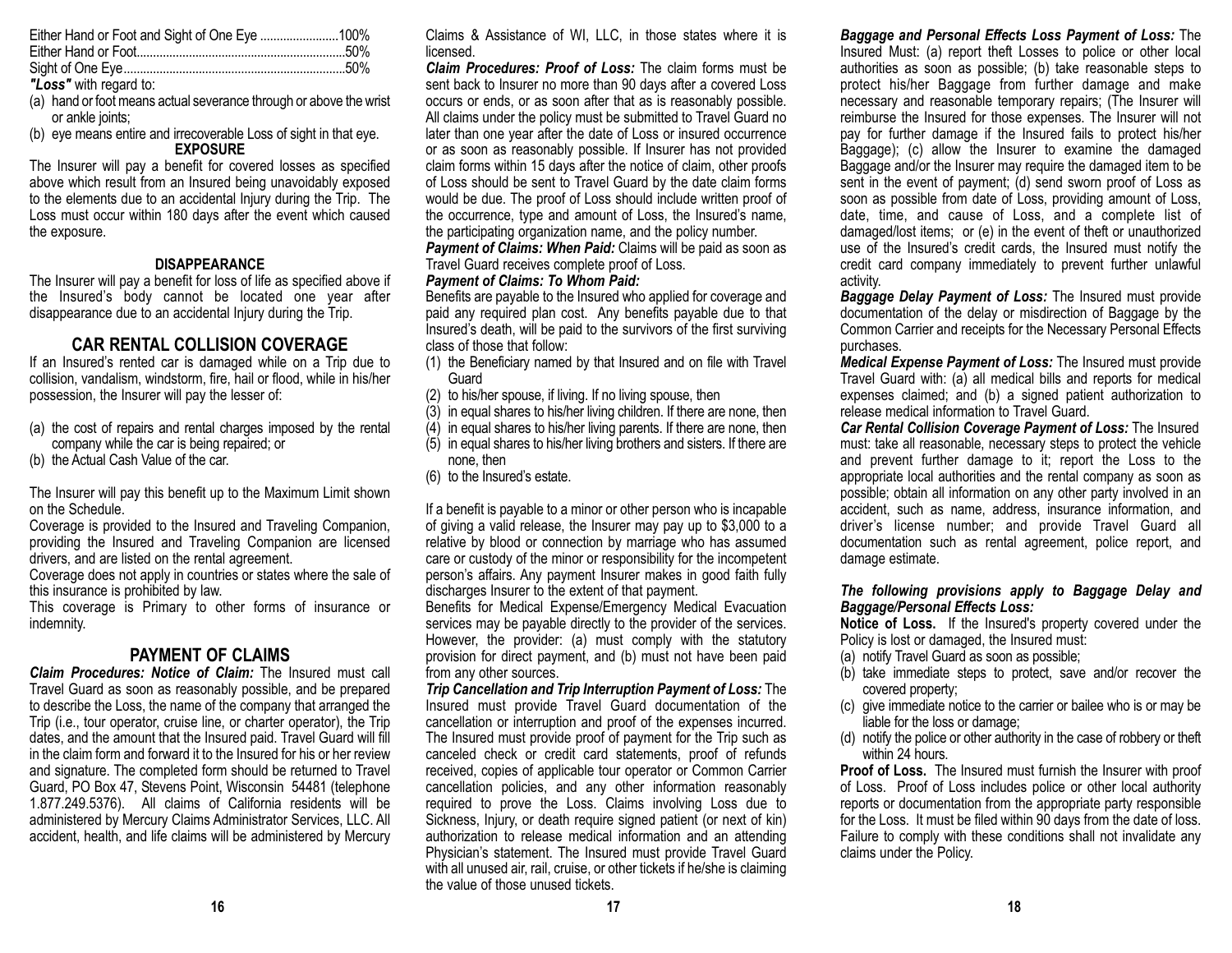**Settlement of Loss.** Claims for damage and/or destruction shall be paid immediately after proof of the damage and/or destruction is presented to the Insurer. Claims for lost property will be paid after the lapse of a reasonable time if the property has not been recovered. The Insured must present acceptable proof of Loss and the value.

**Valuation.** The Insurer will not pay more than the Actual Cash Value of the property at the time of Loss. At no time will payment exceed what it would cost to repair or replace the property with material of like kind and quality.

**Disagreement Over Size of Loss.** If there is a disagreement about the amount of the Loss either the Insured or the Insurer can make a written demand for an appraisal. After the demand, the Insured and the Insurer each select their own competent appraiser. After examining the facts, each of the two appraisers will give an opinion on the amount of the Loss. If they do not agree, they will select an arbitrator. Any figure agreed to by 2 of the 3 (the appraisers and the arbitrator) will be binding. The appraiser selected by the Insured is paid by the Insured. The Insurer will pay the appraiser it chooses. The Insured will share with us the cost for the arbitrator and the appraisal process.

**Benefit to Bailee.** This insurance will in no way inure directly or indirectly to the benefit of any carrier or other bailee.

#### *The following provision applies to Medical Expense, Baggage/Personal Effects Loss, Emergency Evacuation, and Repatriation of Remains:*

**Subrogation.** To the extent the Insurer pays for a Loss suffered by an Insured, the Insurer will take over the rights and remedies the Insured had relating to the Loss. This is known as subrogation. The Insured must help the Insurer preserve its rights against those responsible for its Loss. This may involve signing any papers and taking any other steps the Insurer may reasonably require. If the Insurer takes over an Insured's rights, the Insured must sign an appropriate subrogation form supplied by the Insurer.

As a condition to receiving the applicable benefits listed above, as they pertain to this Subrogation provision, the Insured agrees, except as may be limited or prohibited by applicable law, to reimburse the Insurer for any such benefits paid to or on behalf of the Insured, if such benefits are recovered, in any form, from any Third Party or Coverage.

**Coverage –** as used in this Subrogation section, means no fault motorist coverage, uninsured motorist coverage, underinsured motorist coverage, or any other fund or insurance policy (except coverage provided under the Policy to which this Description of Coverage is attached) and any fund or insurance policy providing the Policyholder with coverage for any claims, causes of action or rights the Insured may have against the Policyholder.

**Third Party –** as used in this Subrogation section, means any person, corporation or other entity (except the Insured, the Policyholder and the Insurer).

#### **GENERAL PROVISIONS**

*Physical Examination and Autopsy.* The Insurer at its own expense has the right and opportunity to examine the person of any individual whose Loss is the basis of claim under the Policy when and as often as it may reasonably require during the pendency of the claim and to make an autopsy in case of death where it is not forbidden by law.

*Beneficiary Designation and Change.* The Insured's beneficiary(ies) is (are) the person(s) designated by the Insured and on file with Travel Guard.

An Insured over the age of majority and legally competent may change his or her beneficiary designation at any time, unless an irrevocable designation has been made, without the consent of the designated beneficiary(ies), by providing Travel Guard with a written request for change. When the request is received, whether the Insured is then living or not, the change of beneficiary will relate back to and take effect as of the date of execution of the written request, but without prejudice to the Insurer on account of any payment made by it prior to receipt of the request.

**Assignment.** An Insured may not assign any of his or her rights, privileges or benefits under the Policy.

**Misstatement of Age.** If premiums for the Insured are based on age and the Insured has misstated his or her age, there will be a fair adjustment of premiums based on his or her true age. If the benefits for which the Insured is insured are based on age and the Insured has misstated his or her age, there will be an adjustment of said benefit based on his or her true age. The Insurer may require satisfactory proof of age before paying any claim.

**Legal Actions.** No action at law or in equity may be brought to recover on the Policy prior to the expiration of 60 days after written proof of Loss has been furnished in accordance with the requirements of the Policy. No such action may be brought after the expiration of 3 years after the time written proof of Loss is required to be furnished.

**Concealment or Fraud:** The Insurer does not provide coverage if the Insured has intentionally concealed or misrepresented any material fact or circumstance relating to the policy or claim.

**Payment of Premium:** Coverage is not effective unless all premium due has been paid to Travel Guard prior to a date of Loss or insured occurrence.

**Termination of the Policy:** Termination of the policy will not affect a claim for Loss which occurs while the policy is in force. **Transfer of Coverage:** Coverage under the policy cannot be transferred by the Insured to anyone else.

### **STATE SPECIFIC NOTICES**

#### *Notice to Colorado Residents:*

#### T30341NUFIC-CO

The phrase "or insane" is deleted from the intentionally selfinflicted Injury, suicide or attempted suicide exclusion when it applies to Medical Expense Benefit and Emergency Evacuation.

#### *Notice to Connecticut Residents:*

#### T30341NUFIC-CT

The definition of Hospital with respect to the military or veterans hospital is amended to add "for which no charge is normally made".

The definition of Medically Necessary is deleted in its entirety and replaced with the following:

"Medically Necessary" means health care services that a physician, exercising prudent clinical judgment, would provide to a patient for the purpose of preventing, evaluating, diagnosing, or treating an illness, Injury, disease, or its symptoms, and that are (1) in accordance with generally accepted standards of medical practice; (2) clinically appropriate, in terms of type, frequency, extent, site, and duration and considered effective for the patient's illness, Injury, or disease; and (3) not primarily for the convenience of the patient, physician, or other health care provider and not more costly than an alternative service or sequence of services at least as likely to produce equivalent therapeutic or diagnostic results as to the diagnosis or treatment of that patient's illness, Injury, or disease. "Generally accepted standards of medical practice" means standards that are based on credible scientific evidence published in peer-reviewed medical literature generally recognized by the relevant medical community or otherwise consistent with the standards set forth in policy issues involving clinical judgment.

The following definitions are added:

"Intoxication" means a person with an elevated blood alcohol content of a ratio of alcohol in the blood of such person that is eight-hundredths of one per cent or more of alcohol, by weight or such person has sustained such Injury while under the influence of intoxicating liquor or any drug or both.

"Riot" means a tumultuous disturbance of the public peace by three or more persons assembled together and acting with a common intent.

The General Exclusions relating to suicide and Mental, Nervous and Psychological Disorders do not apply to the medical benefits. The General Exclusion relating to use of drugs is deleted in its entirety and replaced with the following: "voluntary use of any controlled substance as defined in Title II of the Comprehensive Drug Abuse Prevention and Control Act of 1970, as now or hereafter amended, unless as prescribed by his physician for the Insured;"

The General Exclusion relating to Experimental or Investigative treatment or procedures is amended to add the following: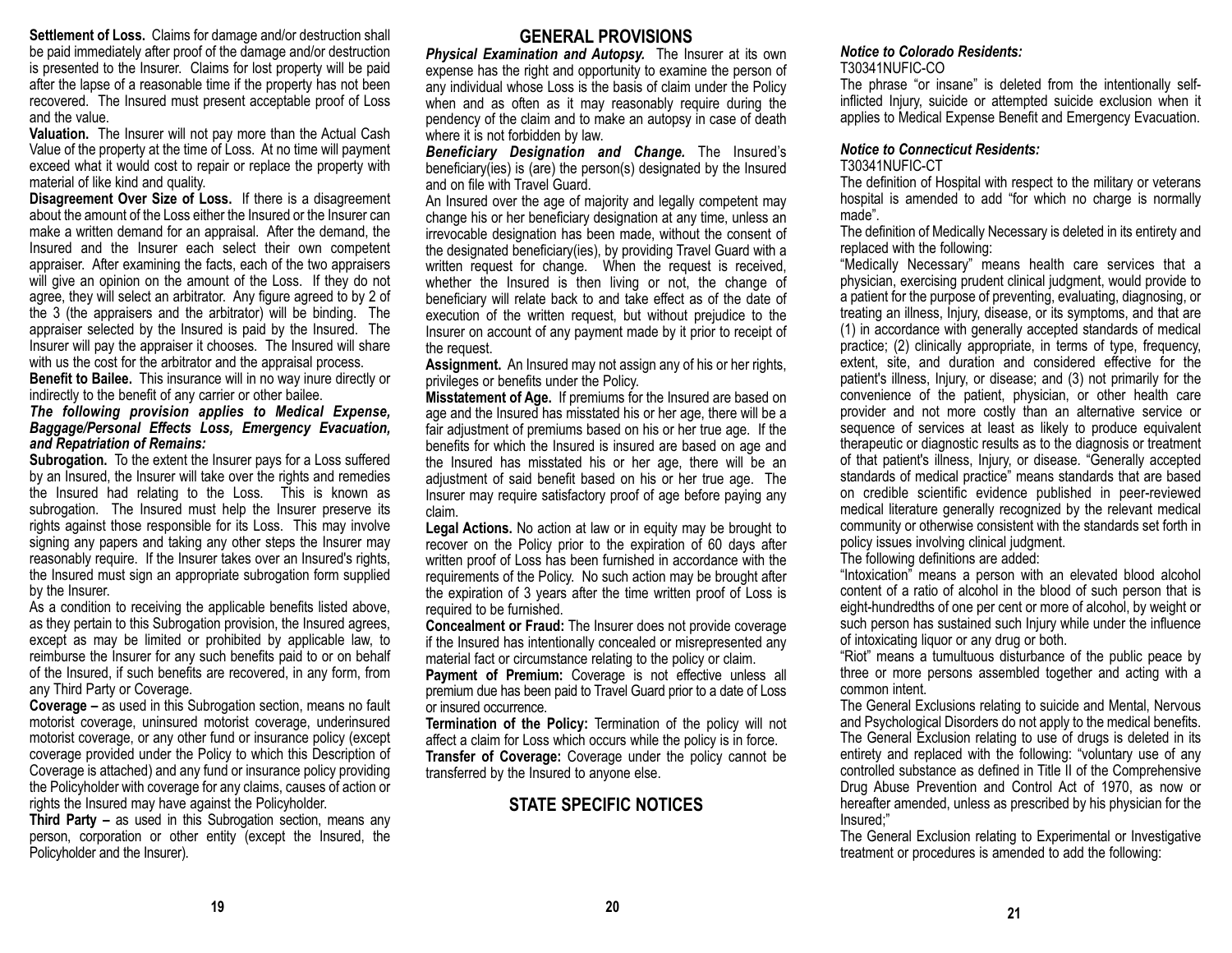"unless such treatment or procedure has successfully completed a phase III clinical trial of the federal Food and Drug Administration;"

The General Exclusion relating to unlawful acts is amended to replace "unlawful acts" with "felonies".

The Medical Expense exclusion relating to alcohol or substance abuse is amended to read " Intoxication or voluntary use of any controlled substance as defined in Title II of the Comprehensive Drug Abuse Prevention and Control Act of 1970, as now or hereafter amended, unless as prescribed by his physician for the Insured".

The Excess Insurance Limitation provision does not apply to the health benefits.

The Pre-existing Medical Condition exclusion is deleted and replaced with the following: The Insurer will not pay for any loss or expense incurred as the result of an Injury, Sickness or other condition of an Insured, Traveling Companion, Business Partner or Family Member for which medical advice, diagnosis, care or treatment was recommended or received within 60 days immediately preceding the Insured's coverage effective date.

The Medical Expense Payment of Loss provision is amended to add the following provision regarding appeals for medical claims which have been denied.

If your medical claim is denied in whole or in part by the Insurer based on medical necessity or refusal by the Insurer to precertify, you may appeal the denial to the Commissioner of Insurance. Your appeal to the Commissioner must be made within sixty (60) days of your receipt of the Insurer's final written notice of denial. Your written appeal must be submitted on forms provided by and prescribed by the Department of Insurance and must include a general release, executed by You, of all pertinent medical records and a filing fee of twenty-five dollars (\$25).The decision by the Department of Insurance is final and binding.

### *Notice to Washington DC Residents:*

T30341NUFIC-DC

The Pre-existing Medical Condition Exclusion is amended as follows:

(x) PRE-EXISTING MEDICAL CONDITION EXCLUSION: The Insurer will not pay for any Loss or expense incurred as the result of an Injury, Sickness or other condition of an Insured, Traveling Companion, Business Partner or Family Member which, within the 60 day period immediately preceding and including the Insured's coverage effective date: (a) first manifested itself, worsened or became acute or had symptoms which would have prompted a person to seek diagnosis, care or treatment; (b) for which care or treatment was given or recommended by a Physician; (c) required taking prescription drugs or medicines, unless the condition for which the drugs or medicines are taken remains controlled without any change in the required prescription drugs or medicines.

The definition of Medically Necessary is amended to add: "The fact that a Physician may prescribe, order, recommend or approve a service or supply does not of itself make it Medically Necessary or covered by this plan."

The definition of Domestic Partner is amended as follows:

*"Domestic Partner"* means a person with whom an individual maintains a committed familial relationship characterized my mutual caring and the sharing of a mutual residence. Each partner must be at least 18 years old and competent to contract, be the sole Domestic Partner of the other person and not be married.

General Exclusions (j) and (l) are amended to add "except as state mandates".

### *Notice to Illinois Residents:*

#### T30341NUFIC-IL

The definition of Complications of Pregnancy is amended to delete "hyperemesis gravidarum and preeclampsia".

The definition of Injury is amended to read as follows: Injury/Injured means a bodily injury caused by an accident occurring while the Insured's coverage under the Policy is in force and resulting directly from all other causes of Loss covered by the Policy. The injury must be verified by a Physician.

The General Exclusions provision is amended as follows:

"Any unlawful acts committed" is deleted and replaced with "commission of or attempt to commit a felony".

The Excess Insurance Limitation provision is deleted in its entirety.

### *Notice to Kansas Residents:*

T30341NUFIC-KS

The Exotic Vehicle definition has been deleted in its entirety.

The Car Rental Collision Coverage in the Additional Benefits section has been removed in its entirety.

The Car Rental Collision Coverage exclusion in the Exclusions and Limitations section has been removed in its entirety.

Car Rental Collision Coverage Payment of Loss provision in the Payment of Claims section has been removed in its entirety.

The Disagreement Over Size of Loss provision in the Additional Claims Procedures section is amended to read as follows: If there is a disagreement about the amount of the Loss either the Insured or the Insurer can make a written request for an appraisal. Appraisal or Arbitration will take place only if both parties agree, voluntarily to have the Loss appraised or arbitrated. After examining the facts, each of the two appraisers will give an opinion on the amount of the loss. If they do not agree, they will select an arbitrator. Any figure agreed to by 2 of the 3 (the appraisers and the arbitrator) will be binding. The appraiser selected by the Insured is paid by the Insured. The Insurer will pay the appraiser it chooses. The Insured will share with us the cost for the arbitrator and the appraisal process.

The expiration period in the Legal Actions provision in the General Provisions section is amended to read 5 years.

"The Concealment or Fraud provision has been amended to add: A "fraudulent insurance act" means an act committed by any person who, knowingly and with intent to defraud, presents, causes to be presented or prepares with knowledge or belief that it will be presented to or by an insurer, purported insurer, broker or any agent thereof, any written statement as part of, or in support of, an application for the issuance of, or the rating of an insurance policy for personal or commercial insurance, or a claim for payment or other benefit pursuant to an insurance policy for commercial or personal insurance which such person knows to contain materially false information concerning any fact material thereto; or conceals, for the purpose of misleading, information concerning any fact material thereto.

The Excess Insurance Limitation provision is deleted in its entirety.

### *Notice to Louisiana Residents:*

#### T30341NUFIC-LA

The "use of drugs, narcotics or alcohol" exclusion is amended to read: "being under the influence of narcotics or intoxicants, unless prescribed by a Physician;"

The Subrogation provision is amended by adding the following: The Insurer's right of subrogation will not be enforced until the Insured has been made whole, as determined by a court of law, as a result of the Loss. The Insurer agrees to pay our portion of the Insured's attorneys' fee or other costs associated with a claim or lawsuit to the extent that we recover any portion of the benefits paid under the policy pursuant to our right of subrogation.

The Family Member definition is amended to delete Domestic Partner.

The Disagreement Over Size of Loss provision of the Additional Claims procedures section are deleted in their entirety.

### *Notice to Nevada Residents:*

#### T30341NUFIC-NV

The Medical Expense Benefit is amended by removing the following provision: "This coverage does not apply to medical expenses incurred by any Child born during the Trip." and is replaced with "Children born during the Trip are covered for medical expenses for the first 31 days from the moment of birth at no additional expense. Continuation of coverage until the end of the Trip will be subject to notification of the birth and payment of any applicable premium.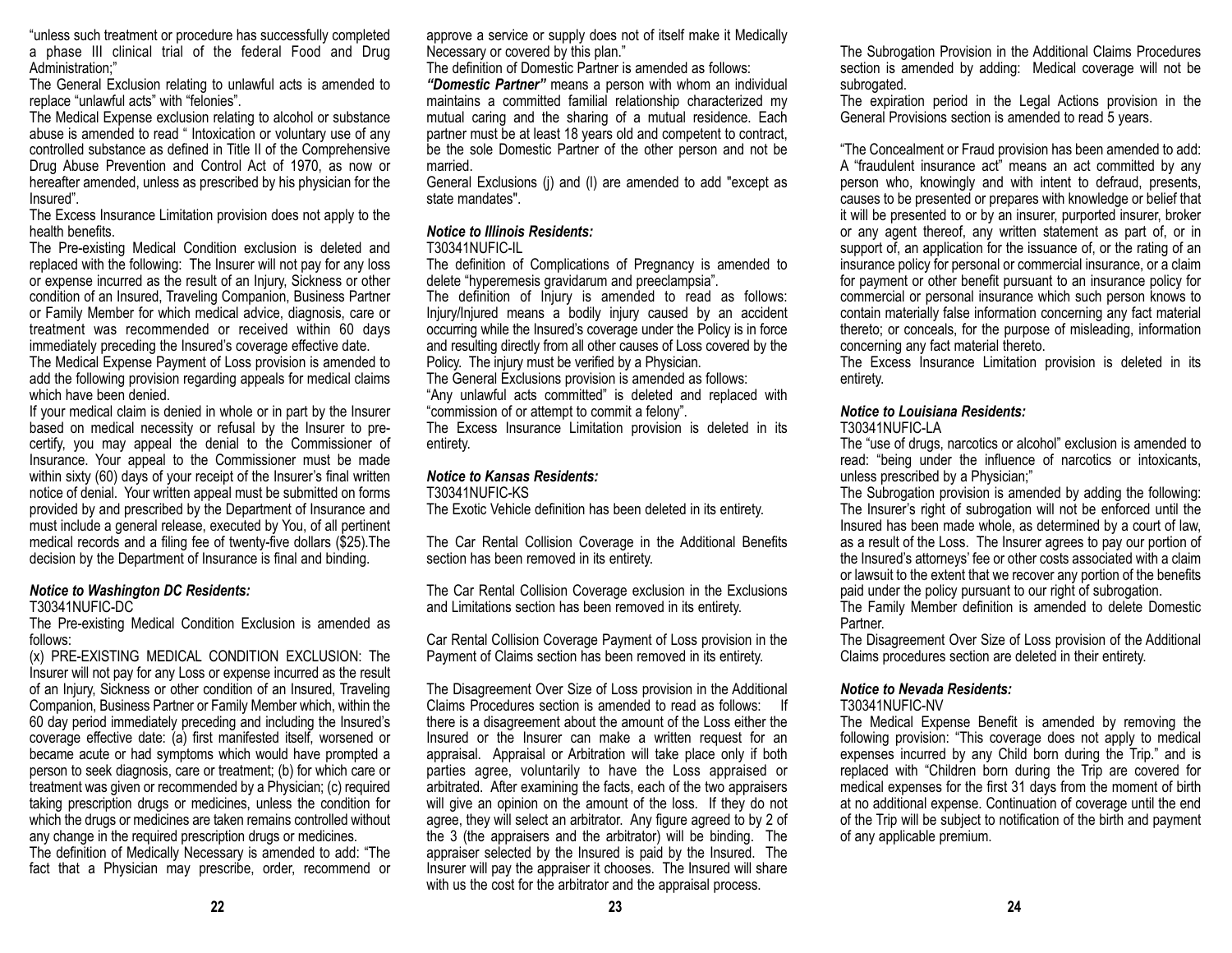The General Exclusions section is amended to delete the following exclusion: "use of drugs, narcotics or alcohol, unless administered upon the advice of a Physician.

The "Payment of Claims: When Paid" provision is deleted and replaced with the following:

Payment of Claims: Claims will be approved or denied within 30 days after Travel Guard receives the claim. If the claim is approved Travel Guard will pay the claim within 30 days after its approval. If the approved claim is not paid within that period, Travel Guard will pay interest on the claim at the rate equal to the prime rate at the largest bank in Nevada, as ascertained by the commissioner of financial institutions, on January 1 or July 1 as the case may be, immediately preceding the date of the transaction, plus 2 percent, upon all money from the time it becomes due.

The "Claim Procedures: Proof of Loss" provision is amended to add the following:

If Travel Guard requires additional information or time to approve or deny a claim, it will notify the Insured within 20 days after receipt of the claim, and at least once every 30 days thereafter until the claim is approved or denied. The notice will contain the reason why the additional information or time is required. Travel Guard will approve

or deny the claim within: 30 days after it receives the additional information; or 31 days after the last timely notice was provided.

### *Notice to North Carolina Residents:*

T30341NUFIC-NC

The definition of Hospital is deleted in its entirety and replaced with the following:

*"Hospital"* means a facility that:

- (1) is operated according to law, including North Carolina state hospitals, for the care and treatment of sick or Injured people;
- (2) has organized facilities for diagnosis and surgery on its premises or in facilities available to it on a prearranged basis;
- (3) has 24 hour nursing service by registered nurses (R.N.'s); and

(4) is supervised by one or more Physicians available at all times.

A Hospital does not include:

- (1) a nursing, convalescent or geriatric unit of a hospital when a patient is confined mainly to receive nursing care;
- (2) a facility that is, other than incidentally, a clinic, a rest home, nursing home, convalescent home, home health care, or home for the aged; nor does it include any ward, room, wing, or other section of the hospital that is used for such purposes; or
- (3) any military or veterans hospital or soldiers home or any hospital contracted for or operated by any national government or government agency for the treatment of members or exmembers or the armed forces for which no charge is made.

The Subrogation provision will not apply to the Medical Expense benefit.

The time period in the Proof of Loss provision is amended to 180 days.

The following notice is added: This plan includes all of the applicable benefits mandated by the North Carolina Insurance Code, but is issued under a group master policy located in another state and may be governed by that state's laws."

The pre-existing conditions exclusion is amended to delete reference to "first manifested" and to replace "a reasonable person" with "a person".

#### *Notice to South Carolina Residents:*

#### T30341NUFIC-SC

The "Physical Examination and Autopsy" provision is amended to add: "The autopsy of a South Carolina resident must be performed in the state of South Carolina."

The "Legal Actions" provision is amended to replace the expiration period of 3 years with 6 years.

### *Notice to South Dakota Residents:*

#### T30341NUFIC-SD

Exclusion (l) of the General Exclusions provision is deleted in its entirety.

The "alcohol or substance abuse or treatment for the same" exclusion in the Medical Expenses Benefit Exclusions is deleted in its entirety.

The Excess Insurance Limitation provision is not applicable to Medical Expense Benefits.

Exclusion (i) is amended to read "the Insured being under the influence of drugs during the commission of a felony".

The Legal Actions provision is amended to change the expiration period to six years.

### *Notice to Texas Residents:*

#### T30341NUFIC-TX

The Proof of Loss Provision is amended by add the following: The Insurer will acknowledge receipt of the notice of claim in writing within 15 business days after the Insurer receives the claim. The Insurer will notify a claimant in writing of the acceptance or rejection of a claim not later than the 15th business day after the date the Insurer receives all required documentation to secure final proof of Loss. If the Insurer rejects the claim, the required notice will state the reasons for the rejection. If the Insurer is unable to accept or reject the claim within that time period, the Insurer will notify the claimant of the reasons that additional time is needed. The Insurer will accept or reject the claim not later than the 45th day after the claimant is notified. If the claim is accepted, the Insurer will pay the claim within 5 days of the notice of acceptance. If payment of the claim is delayed, the Insurer will pay the claim plus 18% interest per year, plus reasonable attorney fees. If a lawsuit is filed, such attorney fees shall be taxed as part of the costs in the case.

The Disagreement Over Size of Loss provision is amended as follows:

Disagreement Over Size of Loss. If there is a disagreement about the amount of the Loss either the Insured or the Insurer can make a written demand for an appraisal within 30 days of the date of the disagreement notice. Within 30 days after the

demand, the Insured and the Insurer each select their own competent appraiser and notify the other party. After examining the facts, each of the two appraisers will give an opinion on the amount of the Loss. If they do not agree, they will select an arbitrator or request selection by the courts within 30 days of the appraisers' opinions. Any figure agreed to by 2 of the 3 (the appraisers and the arbitrator) or the court, will be binding. The appraiser selected by the Insured is paid by the Insured. The Insurer will pay the appraiser it chooses. The Insured will share with us the cost for the arbitrator and the appraisal process.

The Legal Actions provision is amended to change the expiration period from 60 days to 90 days.

The Excess Insurance Limitation provision does not apply to Medical Expense Benefit.

The Renter's Collision Insurance benefit is deleted in its entirety. The Pre-Existing Medical Condition Exclusion is amended to remove "first manifested itself" and to replace "reasonable person" with "ordinarily prudent person".

The following provisions are added:

**TEXAS LAWS GOVERN POLICIES.** Any contract of insurance payable to any citizen or inhabitant of this State by any insurance company or corporation doing business within this State shall be held to be a contract made and entered into under and by virtue of the laws of this State relating to insurance, and governed hereby, notwithstanding such policy or contract of insurance may provide that the contract was executed and the premiums and policy (in case it becomes a demand) should be payable without this State, or a at the home office of the company or corporation issuing the same.

**ELECTED OFFICIALS.** An insurer may not cancel or refuse to renew an insurance policy based solely on the fact that the policyholder is an elected official.

#### 53593DBG **IMPORTANT NOTICE**

### To obtain information or make a complaint:

You may call National Union Fire Insurance Company of Pittsburgh, Pa.'s toll free number for information or to make a complaint at:

### **1.800.553.6938**

You may contact the Texas Department of Insurance to obtain information on companies, coverages, rights or complaints at:

### **1.800.252.3439**

You may write the Texas Department of Insurance: P. O. Box 149104 Austin, TX 78714-9104 Fax # (512) 475 1771 Web: http://www.tdi.state.tx.us E-mail: ConsumerProtection@tdi.state.tx.us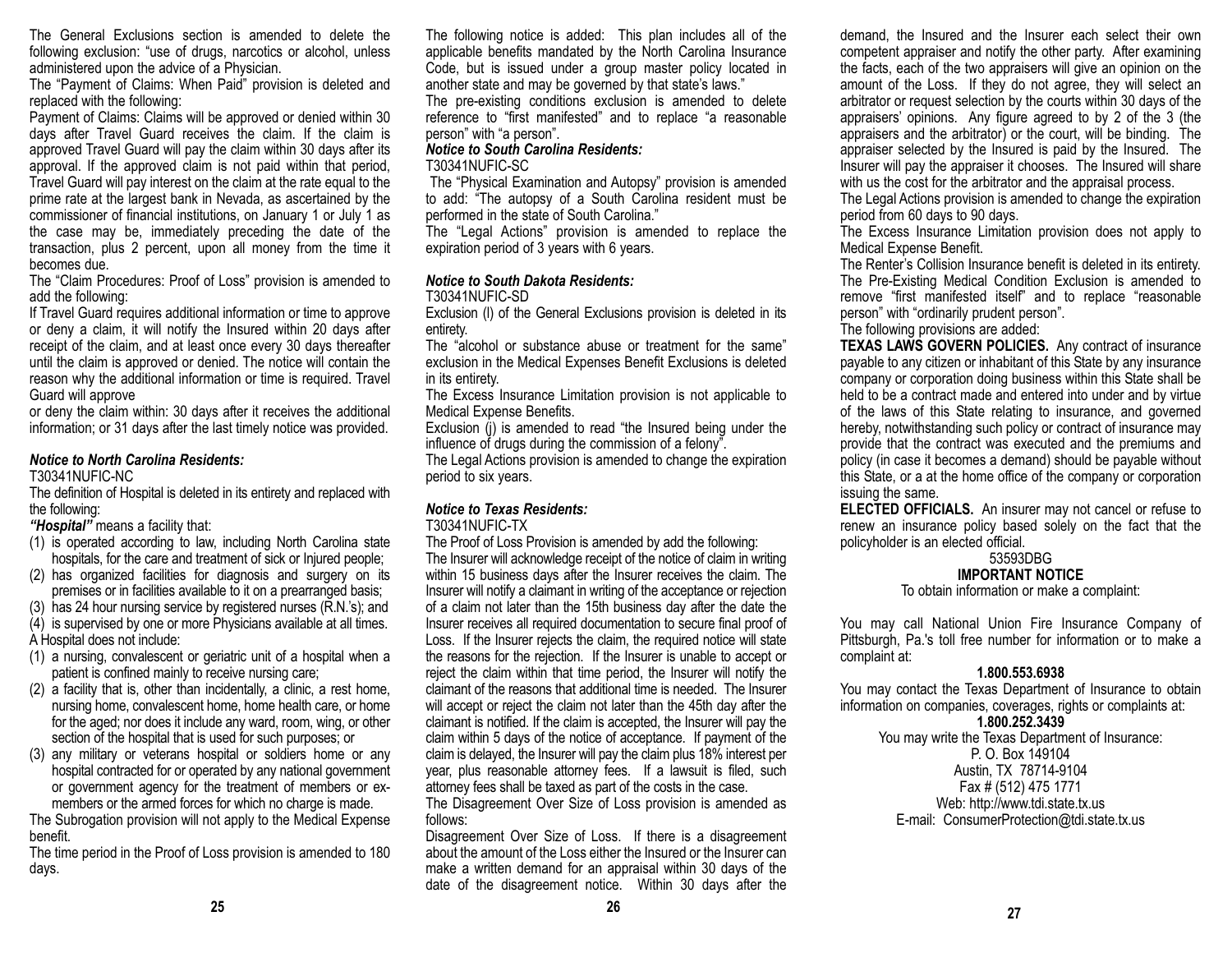#### **PREMIUM OR CLAIM DISPUTES:**

Should you have a dispute concerning your premium or about a claim you should contact the Insurer first. If the dispute is not resolved, you may contact the Texas Department of Insurance.

#### **ATTACH THIS NOTICE TO YOUR POLICY:**

This notice is for information only and does not become a part or condition of the attached document.

#### **AVISO IMPORTANTE**

Para obtener informacion o para someter una queja:

Usted puede llamar al numero de telefono gratis de National Union Fire Insurance Company of Pittsburgh, Pa. para informacion o para someter una queja al:

#### **1.800.553.6938**

Puede communicarse con el Departamento de Seguros de Texas para obtener informacion acerca de companias, coberturas, derechos o quejas al:

#### **1.800.252.3439**

Puede escribir al Departamento de Seguros de Texas: P. O. Box 149104 Austin, TX 78714-9104 Fax # (512) 475 1771 Web: http://www.tdi.state.tx.us E-mail: ConsumerProtection@tdi.state.tx.us **DISPUTAS SOBRE PRIMAS O RECLAMOS:**

Si tiene una disputa concerniente a su prima o a un reclamo, debe comunicarse con la compania primero. Si no se resuelve la disputa, puede entonces communicarse con el departamento (TDI).

#### **UNA ESTE AVISO A SU POLIZA:**

Este aviso es solo para proposito de informacion y no se convierte en parte o condicion del documento adjunto.

#### *Notice to Wisconsin Residents:*

T30341NUFIC-WI

The Subrogation provision is amended to add the following language:

The Insurer's right of subrogation will not be invoked until benefits to which the Insured is entitled under the Policy are paid to or on behalf of the Insured, and the Insured has been made whole and is fully compensated for damages.

The Concealment or Fraud provision is deleted and replaced with the following language:

**Concealment or Fraud:** The Insurer does not provide benefits for any Loss incurred if the Insured has intentionally concealed or misrepresented any material fact or circumstance which impacts payment of such Loss.

The Proof of Loss provision is deleted and replaced with the following language:

**Proof of Loss.** The Insured must furnish the Insurer with proof of Loss. Proof of Loss includes police or other local authority reports or documentation from the appropriate party responsible for the Loss. It must be filed within 90 days from the date of Loss. Failure by the Insured to give notice within such time does not invalidate or reduce the claim unless the Insurer is prejudiced by the failure to give notice within such time.

**The Payment of Claims: When Paid:** is deleted and replaced with the following language:

**Payment of Claims: When Paid:** Claims will be paid as soon as Travel Guard receives complete proof of Loss and verification of age, but not later than 30 days.

### *Notice to Vermont Residents:*

#### U30000DDBG

Vermont law requires that health insurers offer coverage to parties to a Civil Union that is equivalent to coverage provided to married persons. This endorsement is made a part of and amends the Policy or Description of Coverage on the later of: (1) 3/1/2009; or (2) the Policy Effective Date; or (3) the Description of Coverage Effective Date, to which this Endorsement is attached. It is subject to all of the provisions, limitations, and exclusions of the Policy or Description of Coverage except as they are specifically modified by this Endorsement.

1.The definition of Civil Union is added to and made a part of the Definitions section.

**Civil Union –** means that two eligible persons have established a relationship pursuant to 15 V.S.A. chapter 23 of Vermont's Statues and may receive the benefits and protections and be subject to the responsibilities of spouses.

2.The definition of Party(ies) to a Civil Union is added to and made a part of the Definitions section.

Party(ies) to a Civil Union – means an Insured who has established a Civil Union with another person pursuant to 15 V.S.A. chapter 23 and 18 V.S.A. chapter 106.

3.The definitions, terms, conditions or any other provisions of the Policy, Description of Coverage, and/or Riders and Endorsements to which this mandatory Endorsement is attached are hereby amended and superseded as follows:

Terms that mean or refer to a marital relationship, or that may be construed to mean or refer to a marital relationship, such as "marriage", "spouse", "husband", "wife", "dependent", "next of kin", "relative", "beneficiary", "survivor", "immediate family" and any other such terms include the relationship created by a Civil Union.

Terms that mean or refer to the inception or dissolution of a marriage, such as "date of marriage", "divorce decree", "termination of marriage" and any other such terms include the inception or dissolution of a Civil Union.

Terms that mean or refer to family relationships arising from a marriage, such as "family", "immediate family", "dependent", "children", "next of kin", "relative", "beneficiary", "survivor" and any other such terms include family relationships created by a Civil Union.

4. As provided in this Endorsement the term child or covered child shall mean a child (natural, stepchild, legally adopted child, a minor, or a disabled child) who is: (1) dependent on the Insured for support and maintenance; and  $(2)$  born to or brought to: (a) a marriage; or (b) a Civil Union established according to Vermont law.

5.The defined terms Eligible Spouse or Insured Spouse, or the term spouse, wherever they appear in the Policy, Description of Coverage, Rider, Endorsement, and/or Application are deemed to include a Party to a Civil Union.

#### **THIS ENDORSEMENT IS NOT MEANT TO PROVIDE DEPENDENT COVERAGE IF DEPENDENT COVERAGE IS NOT PROVIDED UNDER THE POLICY.**

#### **CAUTION: FEDERAL LAW RIGHTS MAY OR MAY NOT BE AVAILABLE**

Vermont law grants parties to a Civil Union the same benefits, protections and responsibilities that flow from marriage under state law. However, some or all of the benefits, protections and responsibilities related to health insurance that are available to married persons under federal law may not be available to Parties to a Civil Union. For example, federal law, the Employee Income Retirement Security Act of 1974 known as "ERISA", controls the employer/employee relationship with regard to determining eligibility for enrollment in private employer health benefit plans. Because of ERISA, Act 91 does not state requirements pertaining to a private employer's enrollment of a Party to a Civil Union in an ERISA employee welfare benefit plan. However, governmental employers (not federal government) are required to provide health benefits to the dependents of a Party to a Civil Union if the public employer provides health benefits to the dependents of married persons. Federal law also controls group health insurance continuation rights under "COBRA" for employers with 20 or more employees as well as the Internal Revenue Code treatment of health insurance premiums. As a result, Parties to a Civil Union and their families may or may not have access to certain benefits under the Policy, Description of